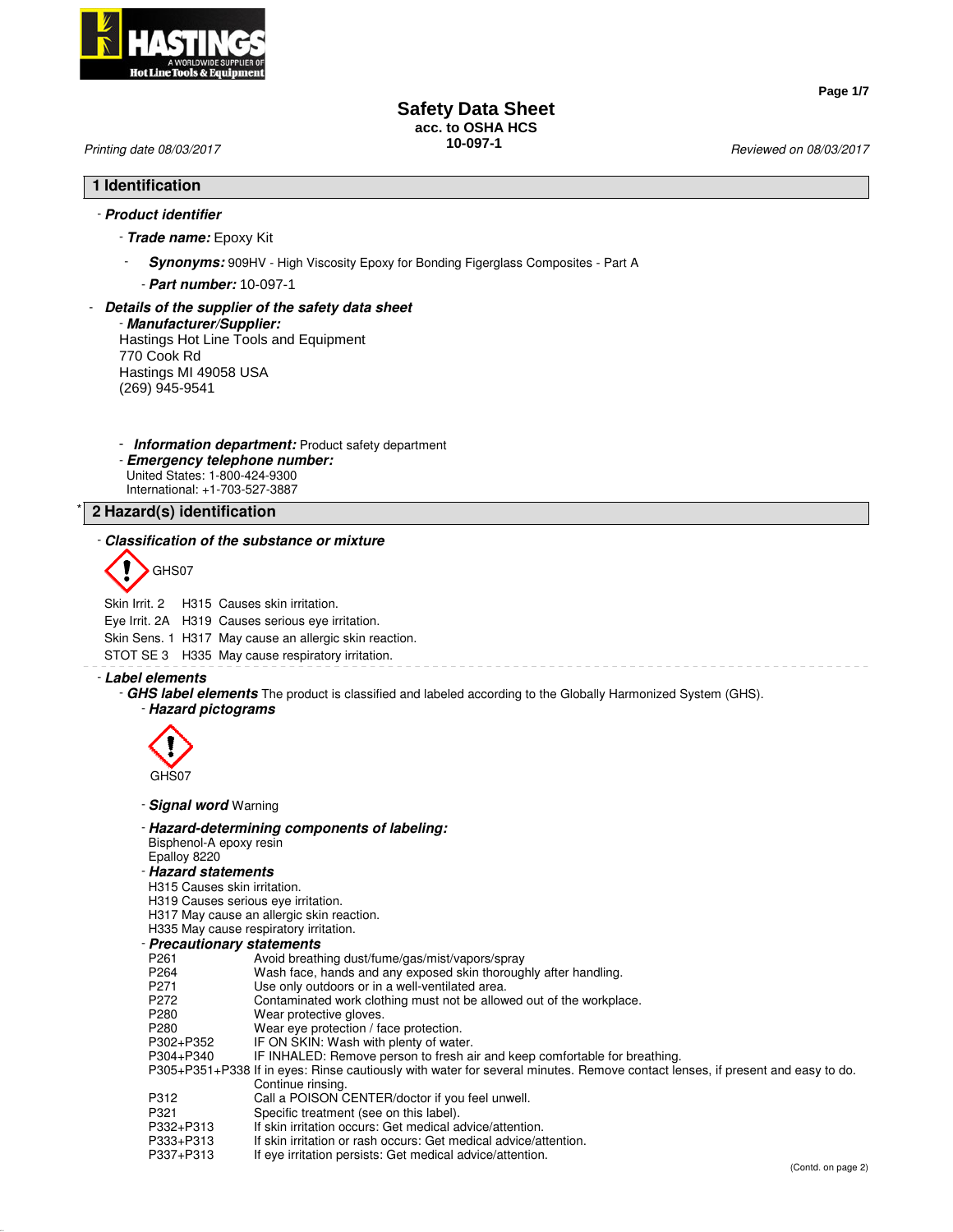## **Safety Data Sheet acc. to OSHA HCS**

Printing date 08/03/2017 Reviewed on 08/03/2017

## **Trade name:** Epoxy Kit

|                          |                                                                                                     | (Contd. of page 1) |
|--------------------------|-----------------------------------------------------------------------------------------------------|--------------------|
| P362+P364                | Take off contaminated clothing and wash it before reuse.                                            |                    |
| P363                     | Wash contaminated clothing before reuse.                                                            |                    |
| P403+P233                | Store in a well-ventilated place. Keep container tightly closed.                                    |                    |
| P405                     | Store locked up.                                                                                    |                    |
| P <sub>501</sub>         | Dispose of contents/container in accordance with local/regional/national/international regulations. |                    |
| - Classification system: |                                                                                                     |                    |

# - **NFPA ratings (scale 0 - 4)**



## - **HMIS-ratings (scale 0 - 4)**

 HEALTH FIRE **REACTIVITY** 0 **1** Health = 1  $\overline{1}$  $Fire = 1$ Reactivity  $= 0$ 

#### - **Other hazards**

### - **Results of PBT and vPvB assessment**

- **PBT:** Not applicable.

- **vPvB:** Not applicable.

## \* **3 Composition/information on ingredients**

## - **Chemical characterization: Mixtures**

- **Description:** Mixture of the substances listed below with nonhazardous additions.

## - **Dangerous components:**

| 25068-38-6 Bisphenol-A epoxy resin | Skin Irrit. 2, H315; Eye Irrit. 2A, H319; Skin Sens. 1, H317; STOT SE 3, H335 | $ 60-69%$ |
|------------------------------------|-------------------------------------------------------------------------------|-----------|
| Epalloy 8220                       | Skin Irrit. 2, H315; Skin Sens. 1B, H317; Eye Irrit. 2B, H320                 | 20-29%    |

### **4 First-aid measures**

- **Description of first aid measures**

#### - **After inhalation:**

Supply fresh air and to be sure call for a doctor.

In case of unconsciousness place patient stably in side position for transportation.

Supply fresh air; consult doctor in case of complaints.

- **After skin contact:** Immediately wash with water and soap and rinse thoroughly.
- **After eye contact:** Rinse opened eye for several minutes under running water. If symptoms persist, consult a doctor.
- **After swallowing:** If symptoms persist consult doctor.

- **Information for doctor:**

- **Most important symptoms and effects, both acute and delayed** No further relevant information available.
- **Indication of any immediate medical attention and special treatment needed**
- No further relevant information available.

## **5 Fire-fighting measures**

### - **Extinguishing media**

## - **Suitable extinguishing agents:**

CO2, extinguishing powder or water spray. Fight larger fires with water spray or alcohol resistant foam.

- **Special hazards arising from the substance or mixture** No further relevant information available.

#### - **Advice for firefighters**

- **Protective equipment:**

Wear self-contained respiratory protective device.

Wear fully protective suit.

## **6 Accidental release measures**

- **Personal precautions, protective equipment and emergency procedures** Ensure adequate ventilation

Wear protective clothing.

# - **Environmental precautions:**

Inform respective authorities in case of seepage into water course or sewage system.

- Do not allow to enter sewers/ surface or ground water.
- **Methods and material for containment and cleaning up:** Ensure adequate ventilation.

Dispose of the collected material according to regulations.

#### - **Reference to other sections**

See Section 7 for information on safe handling. See Section 8 for information on personal protection equipment.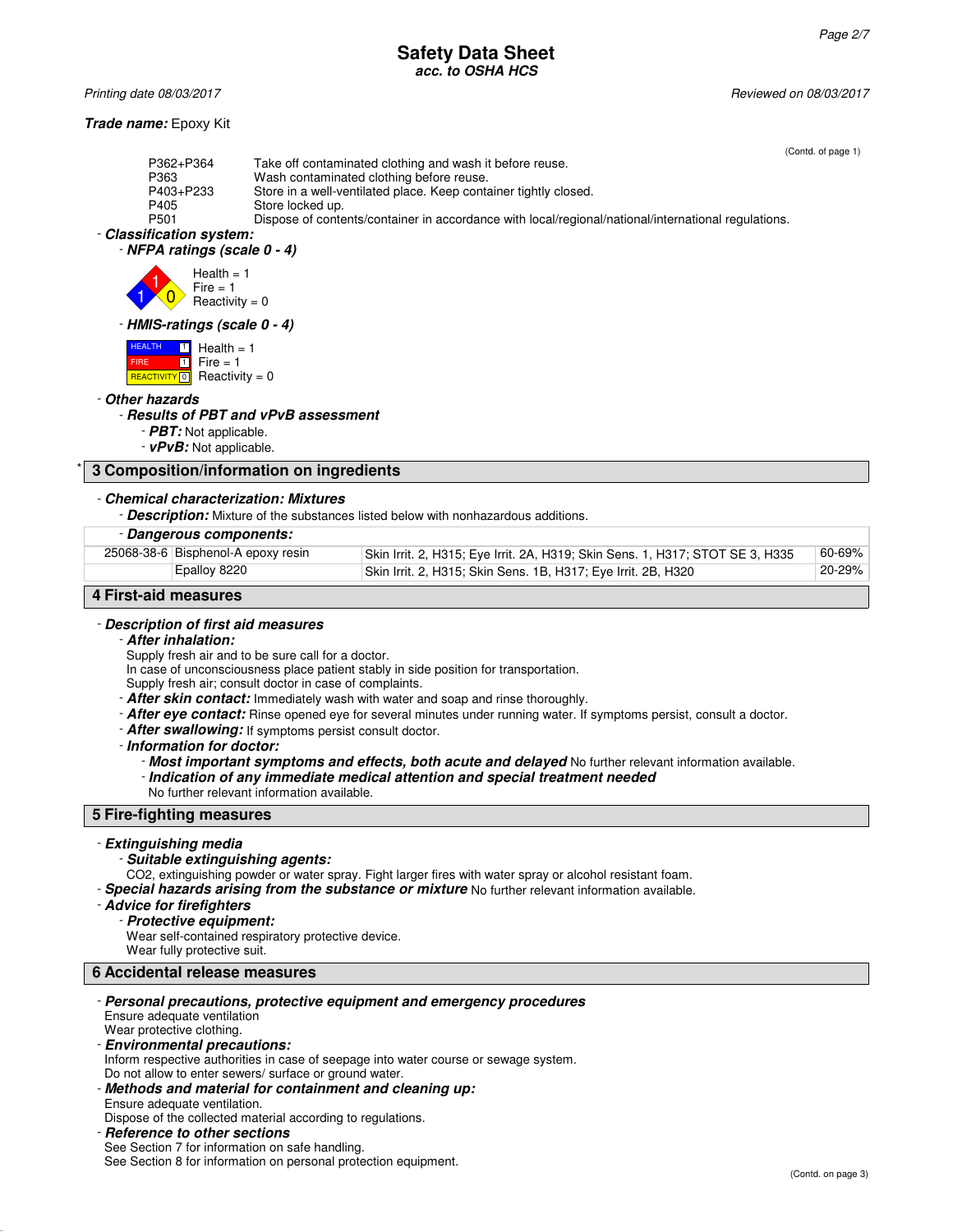#### **Trade name:** Epoxy Kit

|            | See Section 13 for disposal information.<br>- Protective Action Criteria for Chemicals | (Contd. of page 2) |
|------------|----------------------------------------------------------------------------------------|--------------------|
| $-$ PAC-1: |                                                                                        |                    |
|            | 25068-38-6 Bisphenol-A epoxy resin                                                     | $90 \text{ mg/m}$  |
|            | 112945-52-5 Silicon dioxide, amorphous                                                 | $18 \text{ mg/m}$  |
| $-$ PAC-2: |                                                                                        |                    |
|            | 25068-38-6 Bisphenol-A epoxy resin                                                     | 990 mg/m3          |
|            | 112945-52-5 Silicon dioxide, amorphous                                                 | 100 mg/m $3$       |
| $-$ PAC-3: |                                                                                        |                    |
|            | 25068-38-6 Bisphenol-A epoxy resin                                                     | 5,900 mg/m3        |
|            | 112945-52-5 Silicon dioxide, amorphous                                                 | 630 mg/m3          |

## **7 Handling and storage**

#### - **Handling:**

- **Precautions for safe handling** Ensure good ventilation/exhaustion at the workplace.

Prevent formation of aerosols. - **Information about protection against explosions and fires:** No special measures required.

- **Conditions for safe storage, including any incompatibilities**

#### - **Storage:**

- **Requirements to be met by storerooms and receptacles:** No special requirements.
- **Information about storage in one common storage facility:** Not required.
- **Further information about storage conditions:** Keep receptacle tightly sealed.
- **Specific end use(s)** No further relevant information available.

## **8 Exposure controls/personal protection**

- **Additional information about design of technical systems:** No further data; see item 7.

#### - **Control parameters**

- **Components with limit values that require monitoring at the workplace:**
- The product does not contain any relevant quantities of materials with critical values that have to be monitored at the workplace. - **Additional information:** The lists that were valid during the creation were used as basis.

## - **Exposure controls**

- **Personal protective equipment:**

## - **General protective and hygienic measures:**

- Keep away from foodstuffs, beverages and feed.
- Immediately remove all soiled and contaminated clothing.

Wash hands before breaks and at the end of work.

Avoid contact with the eyes and skin.

## - **Breathing equipment:**

In case of brief exposure or low pollution use respiratory filter device. In case of intensive or longer exposure use respiratory protective device that is independent of circulating air.

## - **Protection of hands:**



The glove material has to be impermeable and resistant to the product/ the substance/ the preparation.

Selection of the glove material on consideration of the penetration times, rates of diffusion and the degradation

#### - **Material of gloves**

The selection of the suitable gloves does not only depend on the material, but also on further marks of quality and varies from manufacturer to manufacturer. As the product is a preparation of several substances, the resistance of the glove material can not be calculated in advance and has therefore to be checked prior to the application. Nitrile rubber, NBR

- **Penetration time of glove material**

The exact break through time has to be found out by the manufacturer of the protective gloves and has to be observed.

As protection from splashes gloves made of the following materials are suitable: Nitrile rubber, NBR - **Eye protection:**



Tightly sealed goggles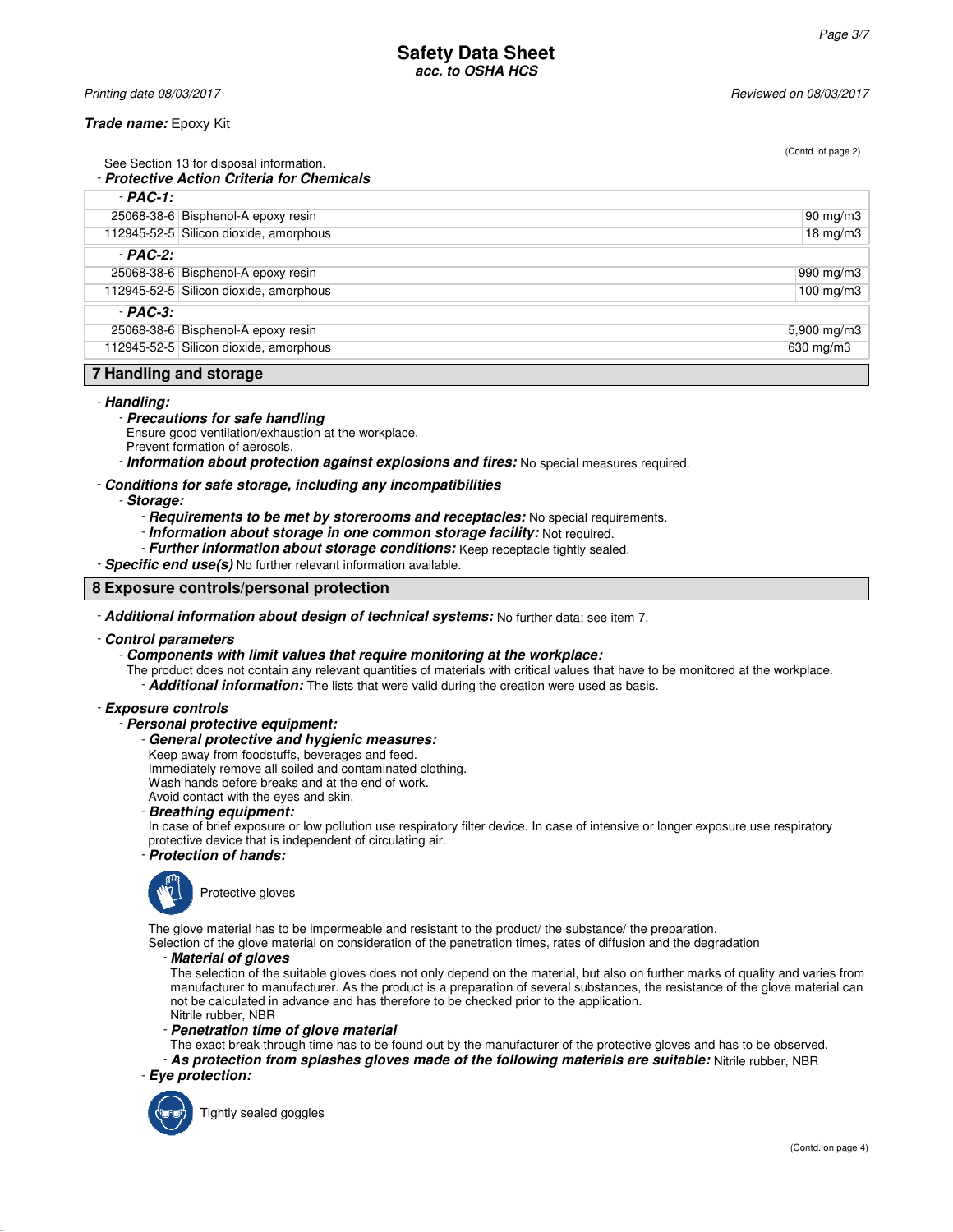Printing date 08/03/2017 **Printing date 08/03/2017** Reviewed on 08/03/2017

**Trade name:** Epoxy Kit

(Contd. of page 3)

| - <b>Body protection:</b> Protective work clothing                                                           |                                                                          |
|--------------------------------------------------------------------------------------------------------------|--------------------------------------------------------------------------|
| 9 Physical and chemical properties                                                                           |                                                                          |
| - Information on basic physical and chemical properties<br>- General Information<br>- Appearance:<br>- Form: | <b>Viscous</b>                                                           |
| - Color:                                                                                                     | Yellow                                                                   |
| - Odor:                                                                                                      | Odorless                                                                 |
| - Odor threshold:                                                                                            | Not determined.                                                          |
| - pH-value:                                                                                                  | Not determined.                                                          |
| - Change in condition<br>- Melting point/Melting range:<br>- Boiling point/Boiling range:                    | Undetermined.<br>>200 °C (>392 °F)                                       |
| - Flash point:                                                                                               | 94 °C (201 °F)                                                           |
| - Flammability (solid, gaseous):                                                                             | Not applicable.                                                          |
| - Ignition temperature:                                                                                      |                                                                          |
| - Decomposition temperature:                                                                                 | Not determined.                                                          |
| - Auto igniting:                                                                                             | Product is not selfigniting.                                             |
| - Danger of explosion:                                                                                       | Product does not present an explosion hazard.                            |
| - Explosion limits:<br>- Lower:<br>- Upper:                                                                  | Not determined.<br>Not determined.                                       |
| $\sim$ Vapor pressure at 20 °C (68 °F):                                                                      | 999,999 hPa (749,749 mm Hg)                                              |
| - Density:<br>- Relative density<br>- Vapor density<br>- Evaporation rate                                    | Not determined.<br>Not determined.<br>Not determined.<br>Not determined. |
| - Solubility in / Miscibility with<br>- Water:                                                               | Not miscible or difficult to mix.                                        |
| - Partition coefficient (n-octanol/water): Not determined.                                                   |                                                                          |
| - Viscosity:<br>- Dynamic:<br>- Kinematic:                                                                   | Not determined.<br>Not determined.                                       |
| - Solvent content:<br>VOC content:                                                                           | 0.00%<br>$0.0$ g/l $/ 0.00$ lb/gl                                        |
| - Solids content:<br>- Other information<br>$A = 1$ $A + 1$ $B + 1$ $C + 1$ $D + 1$ $D + 1$                  | 86.1%<br>No further relevant information available.                      |

## **10 Stability and reactivity**

- **Reactivity** No further relevant information available.

- **Chemical stability**

- **Thermal decomposition / conditions to be avoided:** No decomposition if used according to specifications.
- **Possibility of hazardous reactions** No dangerous reactions known.
- **Conditions to avoid** No further relevant information available.
- **Incompatible materials:** No further relevant information available.
- **Hazardous decomposition products:** No dangerous decomposition products known.

# **11 Toxicological information**

- **Information on toxicological effects**

- **Acute toxicity:**

- **Primary irritant effect:**

- **on the skin:** Irritant to skin and mucous membranes.
- **on the eye:** Irritating effect.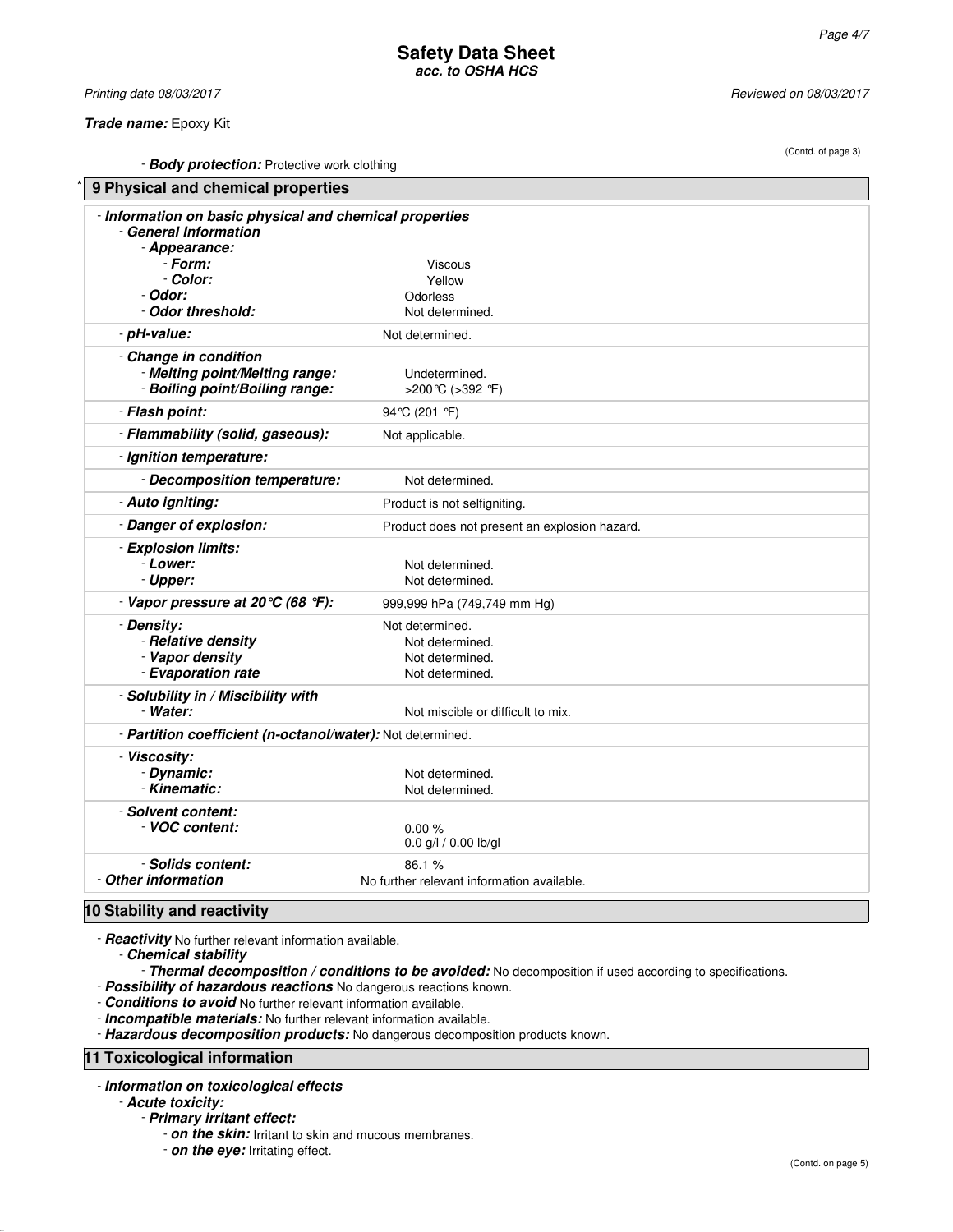## **Safety Data Sheet acc. to OSHA HCS**

Printing date 08/03/2017 **Printing date 08/03/2017** and the state of the state of the state of the state of the state of the state of the state of the state of the state of the state of the state of the state of the state

## **Trade name:** Epoxy Kit

- **Sensitization:** Sensitization possible through skin contact.

#### - **Additional toxicological information:**

The product shows the following dangers according to internally approved calculation methods for preparations: Irritant

# - **Carcinogenic categories**

- **IARC (International Agency for Research on Cancer)**

None of the ingredients is listed.

- **NTP (National Toxicology Program)**

None of the ingredients is listed.

### - **OSHA-Ca (Occupational Safety & Health Administration)**

None of the ingredients is listed.

## **12 Ecological information**

### - **Toxicity**

- **Aquatic toxicity:** No further relevant information available.

- **Persistence and degradability** No further relevant information available.

### - **Behavior in environmental systems:**

- **Bioaccumulative potential** No further relevant information available.

- **Mobility in soil** No further relevant information available.

- **Ecotoxical effects:**

- **Remark:** Toxic for fish

#### - **Additional ecological information:**

#### - **General notes:**

Water hazard class 2 (Self-assessment): hazardous for water

Do not allow product to reach ground water, water course or sewage system.

Danger to drinking water if even small quantities leak into the ground.

Also poisonous for fish and plankton in water bodies.

Toxic for aquatic organisms

### - **Results of PBT and vPvB assessment**

- **PBT:** Not applicable.
- **vPvB:** Not applicable.

- **Other adverse effects** No further relevant information available.

## **13 Disposal considerations**

### - **Waste treatment methods**

- **Recommendation:** Must not be disposed of together with household garbage. Do not allow product to reach sewage system.

#### - **Uncleaned packagings:**

- **Recommendation:** Disposal must be made according to official regulations.

| 14 Transport information                               |                                                                                                                                                                                                                                                                                                                                                                                      |
|--------------------------------------------------------|--------------------------------------------------------------------------------------------------------------------------------------------------------------------------------------------------------------------------------------------------------------------------------------------------------------------------------------------------------------------------------------|
| - UN-Number<br>- DOT<br>- IMDG. IATA                   | not regulated<br>UN3082                                                                                                                                                                                                                                                                                                                                                              |
| - UN proper shipping name<br>- DOT<br>- IMDG<br>- IATA | not regulated<br>ENVIRONMENTALLY HAZARDOUS SUBSTANCE, LIQUID,<br>N.O.S. (reaction product: bisphenol-A-(epichlorhydrin); epoxy<br>resin (number average molecular weight ≤ 700)), MARINE<br><b>POLLUTANT</b><br>ENVIRONMENTALLY HAZARDOUS SUBSTANCE, LIQUID,<br>N.O.S. (reaction product: bisphenol-A-(epichlorhydrin); epoxy<br>resin (number average molecular weight $\leq$ 700)) |
| - Transport hazard class(es)<br>- DOT<br>- Class       | not regulated                                                                                                                                                                                                                                                                                                                                                                        |

(Contd. of page 4)

(Contd. on page 6)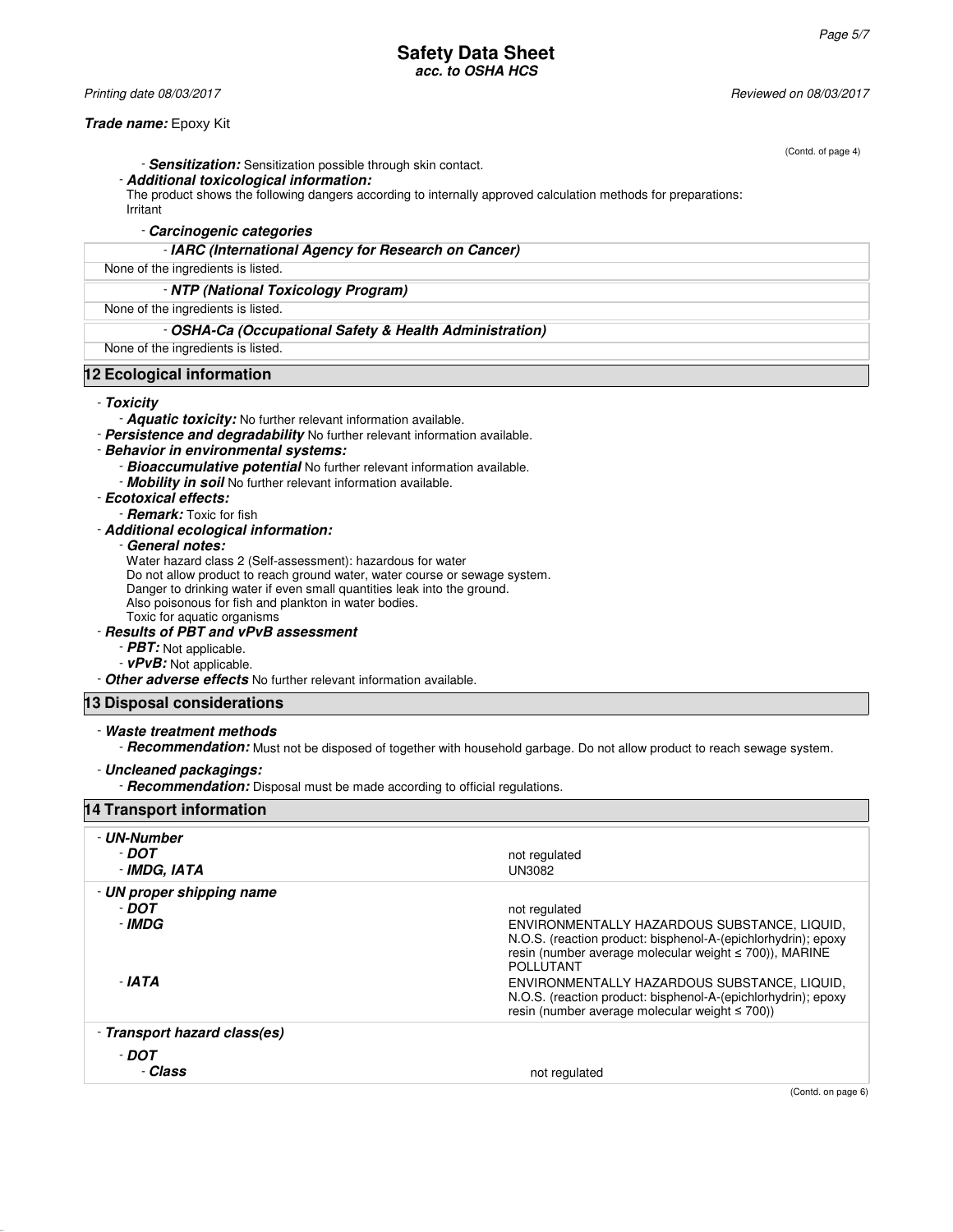Printing date 08/03/2017 Printing date 08/03/2017

**Trade name:** Epoxy Kit

|                                                                                                  | (Contd. of page 5)                                                                                                                                                                        |
|--------------------------------------------------------------------------------------------------|-------------------------------------------------------------------------------------------------------------------------------------------------------------------------------------------|
| - IMDG, IATA                                                                                     |                                                                                                                                                                                           |
|                                                                                                  |                                                                                                                                                                                           |
| - Class<br>- Label                                                                               | 9 Miscellaneous dangerous substances and articles<br>9                                                                                                                                    |
| - Packing group<br>- DOT<br>- IMDG, IATA                                                         | not regulated<br>III                                                                                                                                                                      |
| - Environmental hazards:                                                                         | Product contains environmentally hazardous substances: reaction<br>product: bisphenol-A-(epichlorhydrin); epoxy resin (number average<br>molecular weight $\leq 700$ )                    |
| - Marine pollutant:<br>- Special marking (IATA):                                                 | Symbol (fish and tree)<br>Symbol (fish and tree)                                                                                                                                          |
| - Special precautions for user<br>- Danger code (Kemler):<br>- EMS Number:<br>- Stowage Category | Warning: Miscellaneous dangerous substances and articles<br>90<br>$F-A.S-F$<br>A                                                                                                          |
| - Transport in bulk according to Annex II of MARPOL73/78<br>and the IBC Code                     | Not applicable.                                                                                                                                                                           |
| - Transport/Additional information:                                                              |                                                                                                                                                                                           |
| - IMDG<br>- Limited quantities (LQ)<br>- Excepted quantities (EQ)                                | 51<br>Code: E1<br>Maximum net quantity per inner packaging: 30 ml<br>Maximum net quantity per outer packaging: 1000 ml                                                                    |
| - UN "Model Regulation":                                                                         | UN 3082 ENVIRONMENTALLY HAZARDOUS SUBSTANCES,<br>LIQUID, N.O.S. (REACTION PRODUCT: BISPHENOL-A-<br>(EPICHLORHYDRIN); EPOXY RESIN (NUMBER AVERAGE<br>MOLECULAR WEIGHT $\leq$ 700)), 9, III |

# **15 Regulatory information**

- **Safety, health and environmental regulations/legislation specific for the substance or mixture** - **Sara**

| - Section 355 (extremely hazardous substances):               |  |
|---------------------------------------------------------------|--|
| None of the ingredients is listed.                            |  |
| - Section 313 (Specific toxic chemical listings):             |  |
| None of the ingredients is listed.                            |  |
| - TSCA (Toxic Substances Control Act):                        |  |
| Bisphenol-A epoxy resin                                       |  |
| Epalloy 8220                                                  |  |
| - Proposition 65                                              |  |
| - Chemicals known to cause cancer:                            |  |
| None of the ingredients is listed.                            |  |
| - Chemicals known to cause reproductive toxicity for females: |  |
| None of the ingredients is listed.                            |  |
| - Chemicals known to cause reproductive toxicity for males:   |  |
| None of the ingredients is listed.                            |  |
| - Chemicals known to cause developmental toxicity:            |  |
| None of the ingredients is listed.                            |  |
| - Carcinogenic categories                                     |  |
| - EPA (Environmental Protection Agency)                       |  |
| None of the ingredients is listed.                            |  |
|                                                               |  |